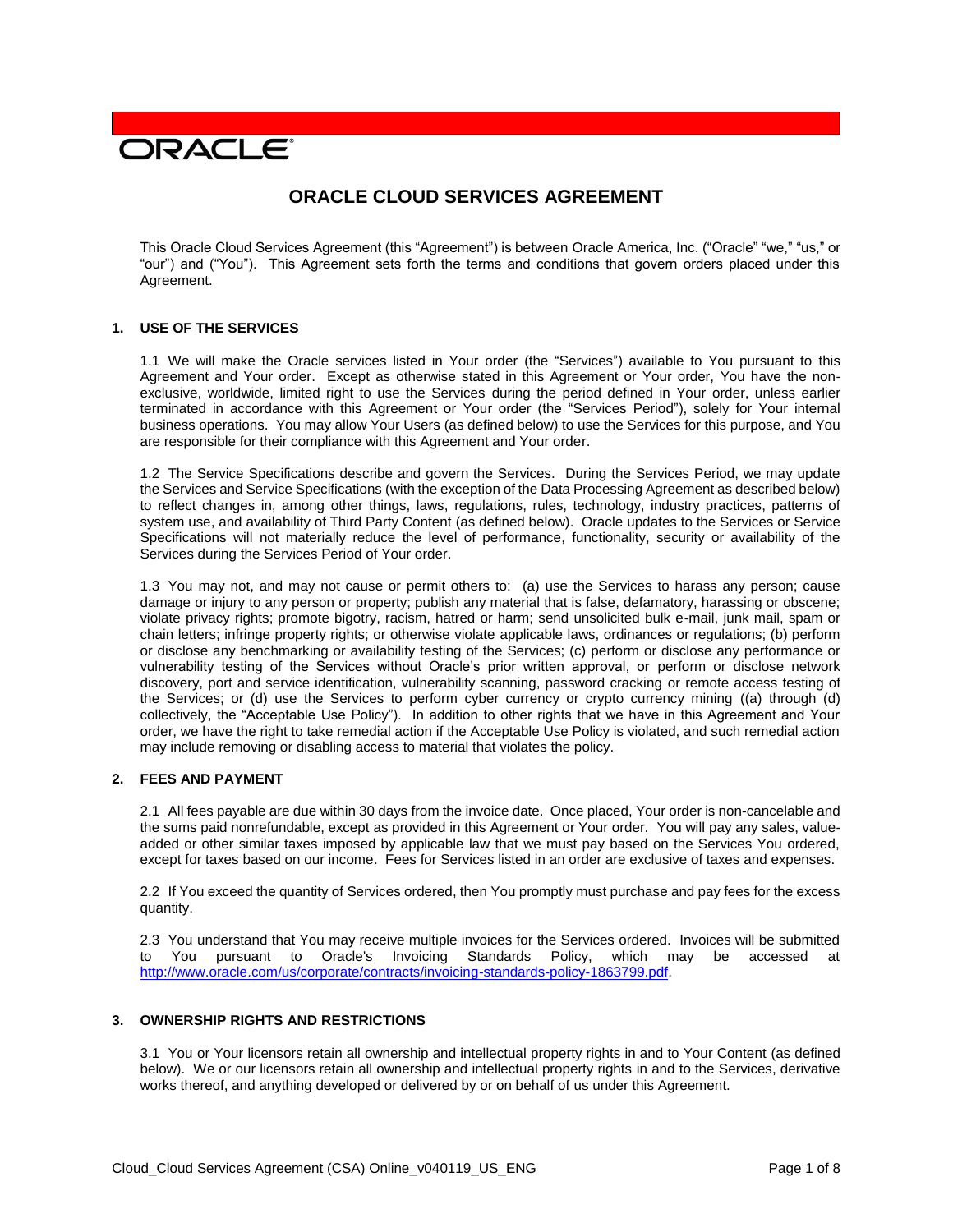3.2 You may have access to Third Party Content through use of the Services. Unless otherwise stated in Your order, all ownership and intellectual property rights in and to Third Party Content and the use of such content is governed by separate third party terms between You and the third party.

3.3 You grant us the right to host, use, process, display and transmit Your Content to provide the Services pursuant to and in accordance with this Agreement and Your order. You have sole responsibility for the accuracy, quality, integrity, legality, reliability, and appropriateness of Your Content, and for obtaining all rights related to Your Content required by Oracle to perform the Services.

3.4 You may not, and may not cause or permit others to: (a) modify, make derivative works of, disassemble, decompile, reverse engineer, reproduce, republish, download, or copy any part of the Services (including data structures or similar materials produced by programs); (b) access or use the Services to build or support, directly or indirectly, products or services competitive to Oracle; or (c) license, sell, transfer, assign, distribute, outsource, permit timesharing or service bureau use of, commercially exploit, or make available the Services to any third party except as permitted by this Agreement or Your order.

# **4. NONDISCLOSURE**

4.1 By virtue of this Agreement, the parties may disclose to each other information that is confidential ("Confidential Information"). Confidential Information shall be limited to the terms and pricing under this Agreement and Your order, Your Content residing in the Services, and all information clearly identified as confidential at the time of disclosure.

4.2 A party's Confidential Information shall not include information that: (a) is or becomes a part of the public domain through no act or omission of the other party; (b) was in the other party's lawful possession prior to the disclosure and had not been obtained by the other party either directly or indirectly from the disclosing party; (c) is lawfully disclosed to the other party by a third party without restriction on the disclosure; or (d) is independently developed by the other party.

4.3 Each party agrees not to disclose the other party's Confidential Information to any third party other than as set forth in the following sentence for a period of five years from the date of the disclosing party's disclosure of the Confidential Information to the receiving party; however, we will protect the confidentiality of Your Content residing in the Services for as long as such information resides in the Services. Each party may disclose Confidential Information only to those employees, agents or subcontractors who are required to protect it against unauthorized disclosure in a manner no less protective than required under this Agreement, and each party may disclose the other party's Confidential Information in any legal proceeding or to a governmental entity as required by law. We will protect the confidentiality of Your Content residing in the Services in accordance with the Oracle security practices defined as part of the Service Specifications applicable to Your order.

# **5. PROTECTION OF YOUR CONTENT**

5.1 In order to protect Your Content provided to Oracle as part of the provision of the Services, Oracle will comply with the applicable administrative, physical, technical and other safeguards, and other applicable aspects of system and content management, available at [http://www.oracle.com/us/corporate/contracts/cloud-services/index.html.](http://www.oracle.com/us/corporate/contracts/cloud-services/index.html)

5.2 To the extent Your Content includes Personal Data (as that term is defined in the applicable data privacy policies and the Data Processing Agreement (as that term is defined below)), Oracle will furthermore comply with the following:

- a. the relevant Oracle privacy policies applicable to the Services, available at [http://www.oracle.com/us/legal/privacy/overview/index.html;](http://www.oracle.com/us/legal/privacy/overview/index.html) and
- b. the applicable version of the Data Processing Agreement for Oracle Services (the "Data Processing Agreement"), unless stated otherwise in Your order. The version of the Data Processing Agreement applicable to Your order (a) is available at [https://www.oracle.com/corporate/contracts/cloud](https://www.oracle.com/corporate/contracts/cloud-services/contracts.html#data-processing)[services/contracts.html#data-processing](https://www.oracle.com/corporate/contracts/cloud-services/contracts.html#data-processing) and is incorporated herein by reference, and (b) will remain in force during the Services Period of Your order. In the event of any conflict between the terms of the Data Processing Agreement and the terms of the Service Specifications (including any applicable Oracle privacy policies), the terms of the Data Processing Agreement shall take precedence.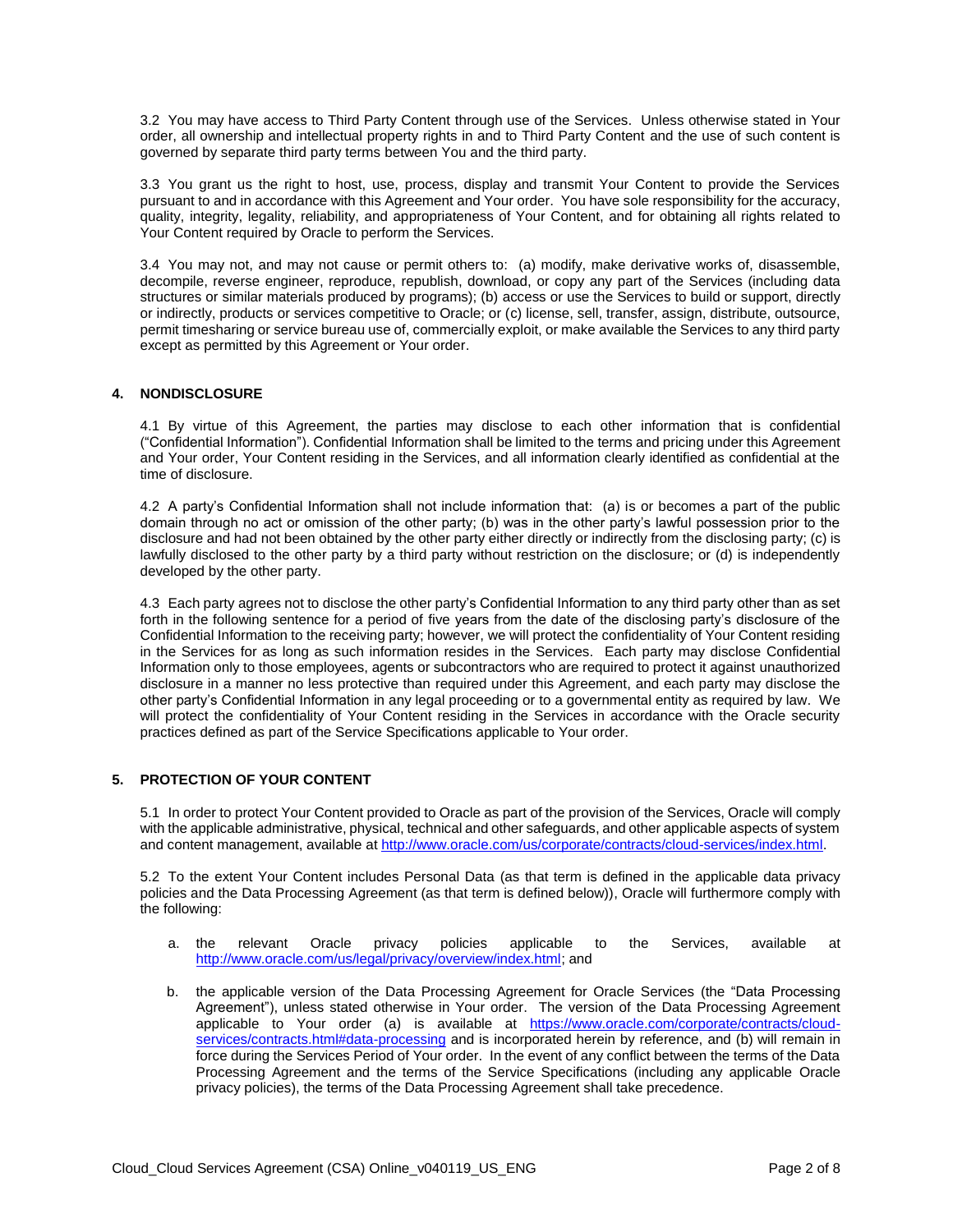5.3 Without prejudice to Sections 5.1 and 5.2 above, You are responsible for (a) any required notices, consents and/or authorizations related to Your provision of, and our processing of, Your Content (including any Personal Data) as part of the Services, (b) any security vulnerabilities, and the consequences of such vulnerabilities, arising from Your Content, including any viruses, Trojan horses, worms or other harmful programming routines contained in Your Content, and (c) any use by You or Your Users of the Services in a manner that is inconsistent with the terms of this Agreement. To the extent You disclose or transmit Your Content to a third party, we are no longer responsible for the security, integrity or confidentiality of such content outside of Oracle's control.

5.4 Unless otherwise specified in Your order (including in the Service Specifications), Your Content may not include any sensitive or special data that imposes specific data security or data protection obligations on Oracle in addition to or different from those specified in the Service Specifications. If available for the Services, You may purchase additional services from us (e.g., Oracle Payment Card Industry Compliance Services) designed to address specific data security or data protection requirements applicable to such sensitive or special data You seek to include in Your Content.

#### **6. WARRANTIES, DISCLAIMERS AND EXCLUSIVE REMEDIES**

6.1 Each party represents that it has validly entered into this Agreement and that it has the power and authority to do so. We warrant that during the Services Period we will perform the Services using commercially reasonable care and skill in all material respects as described in the Service Specifications. If the Services provided to You were not performed as warranted, You must promptly provide us with a written notice that describes the deficiency in the Services (including, as applicable, the service request number notifying us of the deficiency in the Services).

6.2 WE DO NOT WARRANT THAT THE SERVICES WILL BE PERFORMED ERROR-FREE OR UNINTERRUPTED, THAT WE WILL CORRECT ALL SERVICES ERRORS, OR THAT THE SERVICES WILL MEET YOUR REQUIREMENTS OR EXPECTATIONS. WE ARE NOT RESPONSIBLE FOR ANY ISSUES RELATED TO THE PERFORMANCE, OPERATION OR SECURITY OF THE SERVICES THAT ARISE FROM YOUR CONTENT OR THIRD PARTY CONTENT OR SERVICES PROVIDED BY THIRD PARTIES.

6.3 FOR ANY BREACH OF THE SERVICES WARRANTY, YOUR EXCLUSIVE REMEDY AND OUR ENTIRE LIABILITY SHALL BE THE CORRECTION OF THE DEFICIENT SERVICES THAT CAUSED THE BREACH OF WARRANTY, OR, IF WE CANNOT SUBSTANTIALLY CORRECT THE DEFICIENCY IN A COMMERCIALLY REASONABLE MANNER, YOU MAY END THE DEFICIENT SERVICES AND WE WILL REFUND TO YOU THE FEES FOR THE TERMINATED SERVICES THAT YOU PRE-PAID TO US FOR THE PERIOD FOLLOWING THE EFFECTIVE DATE OF TERMINATION.

6.4 TO THE EXTENT NOT PROHIBITED BY LAW, THESE WARRANTIES ARE EXCLUSIVE AND THERE ARE NO OTHER EXPRESS OR IMPLIED WARRANTIES OR CONDITIONS INCLUDING FOR SOFTWARE, HARDWARE, SYSTEMS, NETWORKS OR ENVIRONMENTS OR FOR MERCHANTABILITY, SATISFACTORY QUALITY AND FITNESS FOR A PARTICULAR PURPOSE.

#### **7. LIMITATION OF LIABILITY**

7.1 IN NO EVENT WILL EITHER PARTY OR ITS AFFILIATES BE LIABLE FOR ANY INDIRECT, CONSEQUENTIAL, INCIDENTAL, SPECIAL, PUNITIVE, OR EXEMPLARY DAMAGES, OR ANY LOSS OF REVENUE, PROFITS (EXCLUDING FEES UNDER THIS AGREEMENT), SALES, DATA, DATA USE, GOODWILL, OR REPUTATION.

7.2 IN NO EVENT SHALL THE AGGREGATE LIABILITY OF ORACLE AND OUR AFFILIATES ARISING OUT OF OR RELATED TO THIS AGREEMENT OR YOUR ORDER, WHETHER IN CONTRACT, TORT, OR OTHERWISE, EXCEED THE TOTAL AMOUNTS ACTUALLY PAID UNDER YOUR ORDER FOR THE SERVICES GIVING RISE TO THE LIABILITY DURING THE TWELVE (12) MONTHS IMMEDIATELY PRECEDING THE EVENT GIVING RISE TO SUCH LIABILITY.

#### **8. INDEMNIFICATION**

8.1 If a third party makes a claim against either You or Oracle ("Recipient" which may refer to You or us depending upon which party received the Material), that any information, design, specification, instruction, software, service, data, hardware, or material (collectively, "Material") furnished by either You or us ("Provider" which may refer to You or us depending on which party provided the Material) and used by the Recipient infringes the third party's intellectual property rights, the Provider, at the Provider's sole cost and expense, will defend the Recipient against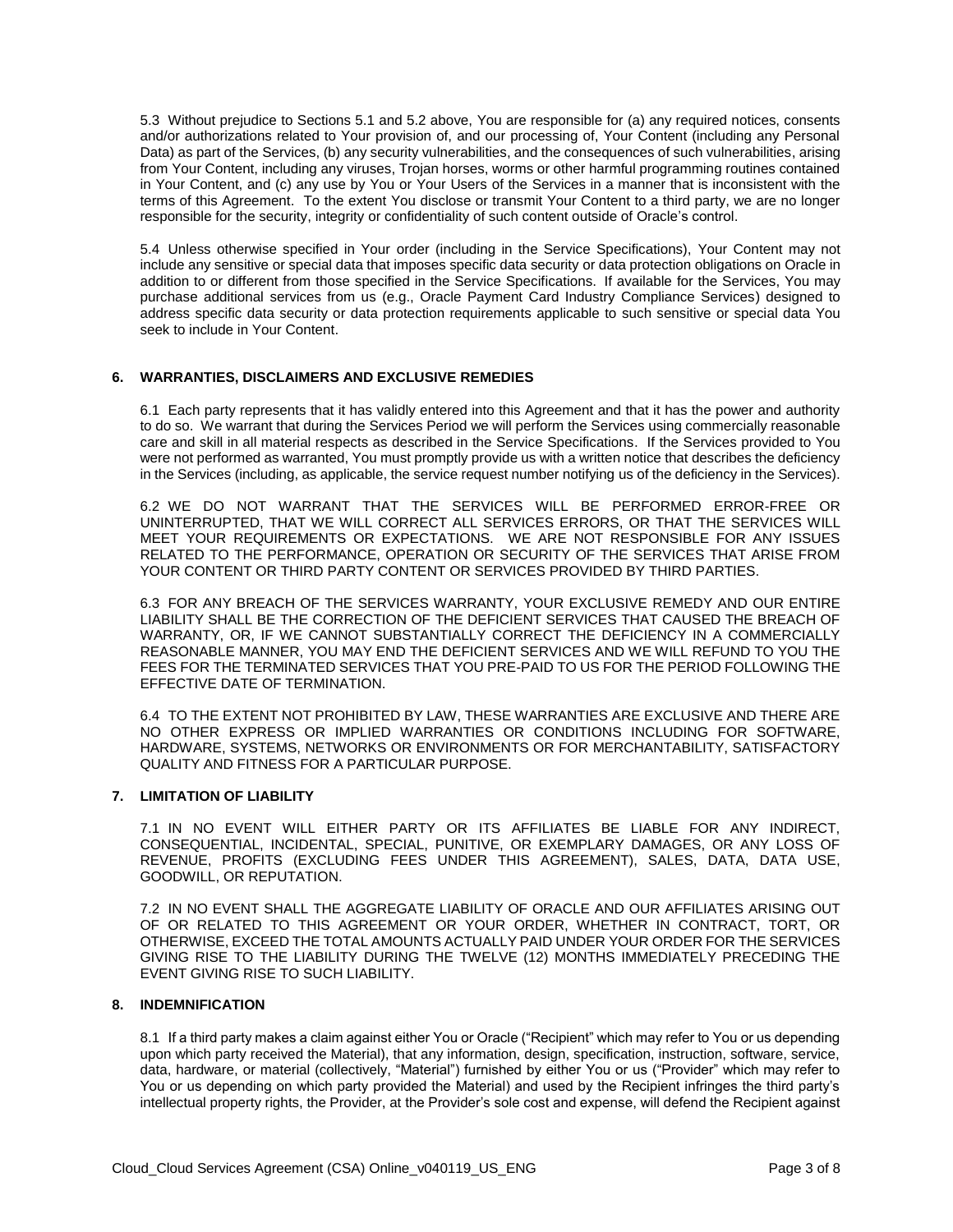the claim and indemnify the Recipient from the damages, liabilities, costs and expenses awarded by the court to the third party claiming infringement or the settlement agreed to by the Provider, if the Recipient does the following:

- a. notifies the Provider promptly in writing, not later than 30 days after the Recipient receives notice of the claim (or sooner if required by applicable law);
- b. gives the Provider sole control of the defense and any settlement negotiations; and
- c. gives the Provider the information, authority and assistance the Provider needs to defend against or settle the claim.

8.2 If the Provider believes or it is determined that any of the Material may have violated a third party's intellectual property rights, the Provider may choose to either modify the Material to be non-infringing (while substantially preserving its utility or functionality) or obtain a license to allow for continued use, or if these alternatives are not commercially reasonable, the Provider may end the license for, and require return of, the applicable Material and refund any unused, prepaid fees the Recipient may have paid to the other party for such Material. If such return materially affects our ability to meet obligations under the relevant order, then we may, upon 30 days prior written notice, terminate the order. If such Material is third party technology and the terms of the third party license do not allow us to terminate the license, then we may, upon 30 days prior written notice, end the Services associated with such Material and refund any unused, prepaid fees for such Services.

8.3 The Provider will not indemnify the Recipient if the Recipient (a) alters the Material or uses it outside the scope of use identified in the Provider's user or program documentation or Service Specifications, or (b) uses a version of the Material which has been superseded, if the infringement claim could have been avoided by using an unaltered current version of the Material which was made available to the Recipient. The Provider will not indemnify the Recipient to the extent that an infringement claim is based upon any Material not furnished by the Provider. We will not indemnify You to the extent that an infringement claim is based on Third Party Content or any Material from a third party portal or other external source that is accessible or made available to You within or by the Services (e.g., a social media post from a third party blog or forum, a third party Web page accessed via a hyperlink, marketing data from third party data providers, etc.).

8.4 This Section 8 provides the parties' exclusive remedy for any infringement claims or damages.

#### **9. TERM AND TERMINATION**

- 9.1 This Agreement is valid for the order which this Agreement accompanies.
- 9.2 Services shall be provided for the Services Period defined in Your order.

9.3 We may suspend Your or Your Users' access to, or use of, the Services if we believe that (a) there is a significant threat to the functionality, security, integrity, or availability of the Services or any content, data, or applications in the Services; (b) You or Your Users are accessing or using the Services to commit an illegal act; or (c) there is a violation of the Acceptable Use Policy. When reasonably practicable and lawfully permitted, we will provide You with advance notice of any such suspension. We will use reasonable efforts to re-establish the Services promptly after we determine that the issue causing the suspension has been resolved. During any suspension period, we will make Your Content (as it existed on the suspension date) available to You. Any suspension under this Section shall not excuse You from Your obligation to make payments under this Agreement.

9.4 If either of us breaches a material term of this Agreement or any order and fails to correct the breach within 30 days of written specification of the breach, then the breaching party is in default and the non-breaching party may terminate (a) in the case of breach of any order, the order under which the breach occurred; or (b) in the case of breach of the Agreement, the Agreement and any orders that have been placed under the Agreement. If we terminate any orders as specified in the preceding sentence, You must pay within 30 days all amounts that have accrued prior to such termination, as well as all sums remaining unpaid for the Services under such order(s) plus related taxes and expenses. Except for nonpayment of fees, the nonbreaching party may agree in its sole discretion to extend the 30 day period for so long as the breaching party continues reasonable efforts to cure the breach. You agree that if You are in default under this Agreement, You may not use those Services ordered.

9.5 At the end of the Services Period, we will make Your Content (as it existed at the end of the Services Period) available for retrieval by You during a retrieval period set out in the Service Specifications. At the end of such retrieval period, and except as may be required by law, we will delete or otherwise render unrecoverable any of Your Content that remains in the Services. Our data deletion practices are described in more detail in the Service Specifications.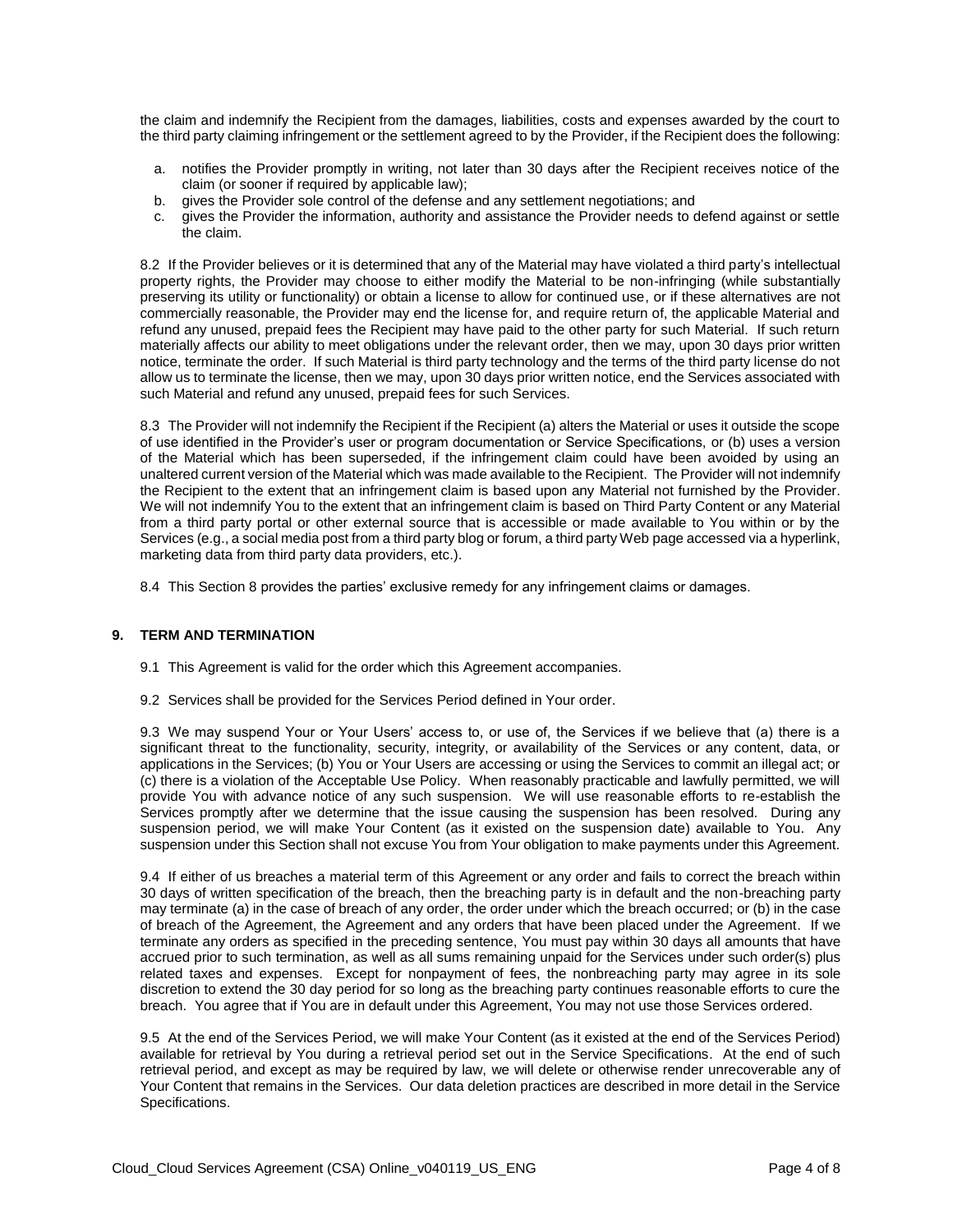9.6 Provisions that survive termination or expiration of this Agreement are those relating to limitation of liability, indemnification, payment and others which by their nature are intended to survive.

#### **10. THIRD-PARTY CONTENT, SERVICES AND WEBSITES**

10.1 The Services may enable You to link to, transfer Your Content or Third Party Content to, or otherwise access, third parties' websites, platforms, content, products, services, and information ("Third Party Services"). Oracle does not control and is not responsible for Third Party Services. You are solely responsible for complying with the terms of access and use of Third Party Services, and if Oracle accesses or uses any Third Party Services on Your behalf to facilitate performance of the Services, You are solely responsible for ensuring that such access and use, including through passwords, credentials or tokens issued or otherwise made available to You, is authorized by the terms of access and use for such services. If You transfer or cause the transfer of Your Content or Third Party Content from the Services to a Third Party Service or other location, that transfer constitutes a distribution by You and not by Oracle.

10.2 Any Third Party Content we make accessible is provided on an "as-is" and "as available" basis without any warranty of any kind. You acknowledge and agree that we are not responsible for, and have no obligation to control, monitor, or correct, Third Party Content. We disclaim all liabilities arising from or related to Third Party Content.

10.3 You acknowledge that: (i) the nature, type, quality and availability of Third Party Content may change at any time during the Services Period, and (ii) features of the Services that interoperate with Third Party Services such as Facebook™, YouTube™ and Twitter™, etc., depend on the continuing availability of such third parties' respective application programming interfaces (APIs). We may need to update, change or modify the Services under this Agreement as a result of a change in, or unavailability of, such Third Party Content, Third Party Services or APIs. If any third party ceases to make its Third Party Content or APIs available on reasonable terms for the Services, as determined by us in our sole discretion, we may cease providing access to the affected Third Party Content or Third Party Services without any liability to You. Any changes to Third Party Content, Third Party Services or APIs, including their unavailability, during the Services Period does not affect Your obligations under this Agreement or the applicable order, and You will not be entitled to any refund, credit or other compensation due to any such changes.

## **11. SERVICE MONITORING, ANALYSES AND ORACLE SOFTWARE**

11.1 We continuously monitor the Services to facilitate Oracle's operation of the Services; to help resolve Your service requests; to detect and address threats to the functionality, security, integrity, and availability of the Services as well as any content, data, or applications in the Services; and to detect and address illegal acts or violations of the Acceptable Use Policy. Oracle monitoring tools do not collect or store any of Your Content residing in the Services, except as needed for such purposes. Oracle does not monitor, and does not address issues with, non-Oracle software provided by You or any of Your Users that is stored in, or run on or through, the Services. Information collected by Oracle monitoring tools (excluding Your Content) may also be used to assist in managing Oracle's product and service portfolio, to help Oracle address deficiencies in its product and service offerings, and for license management purposes.

11.2 We may (i) compile statistical and other information related to the performance, operation and use of the Services, and (ii) use data from the Services in aggregated form for security and operations management, to create statistical analyses, and for research and development purposes (clauses i and ii are collectively referred to as "Service Analyses"). We may make Service Analyses publicly available; however, Service Analyses will not incorporate Your Content, Personal Data or Confidential Information in a form that could serve to identify You or any individual. We retain all intellectual property rights in Service Analyses.

11.3 We may provide You with the ability to obtain certain Oracle Software (as defined below) for use with the Services. If we provide Oracle Software to You and do not specify separate terms for such software, then such Oracle Software is provided as part of the Services and You have the non-exclusive, worldwide, limited right to use such Oracle Software, subject to the terms of this Agreement and Your order (except for separately licensed elements of the Oracle Software, which separately licensed elements are governed by the applicable separate terms), solely to facilitate Your use of the Services. You may allow Your Users to use the Oracle Software for this purpose, and You are responsible for their compliance with the license terms. Your right to use any Oracle Software will terminate upon the earlier of our notice (by web posting or otherwise) or the end of the Services associated with the Oracle Software. Notwithstanding the foregoing, if Oracle Software is licensed to You under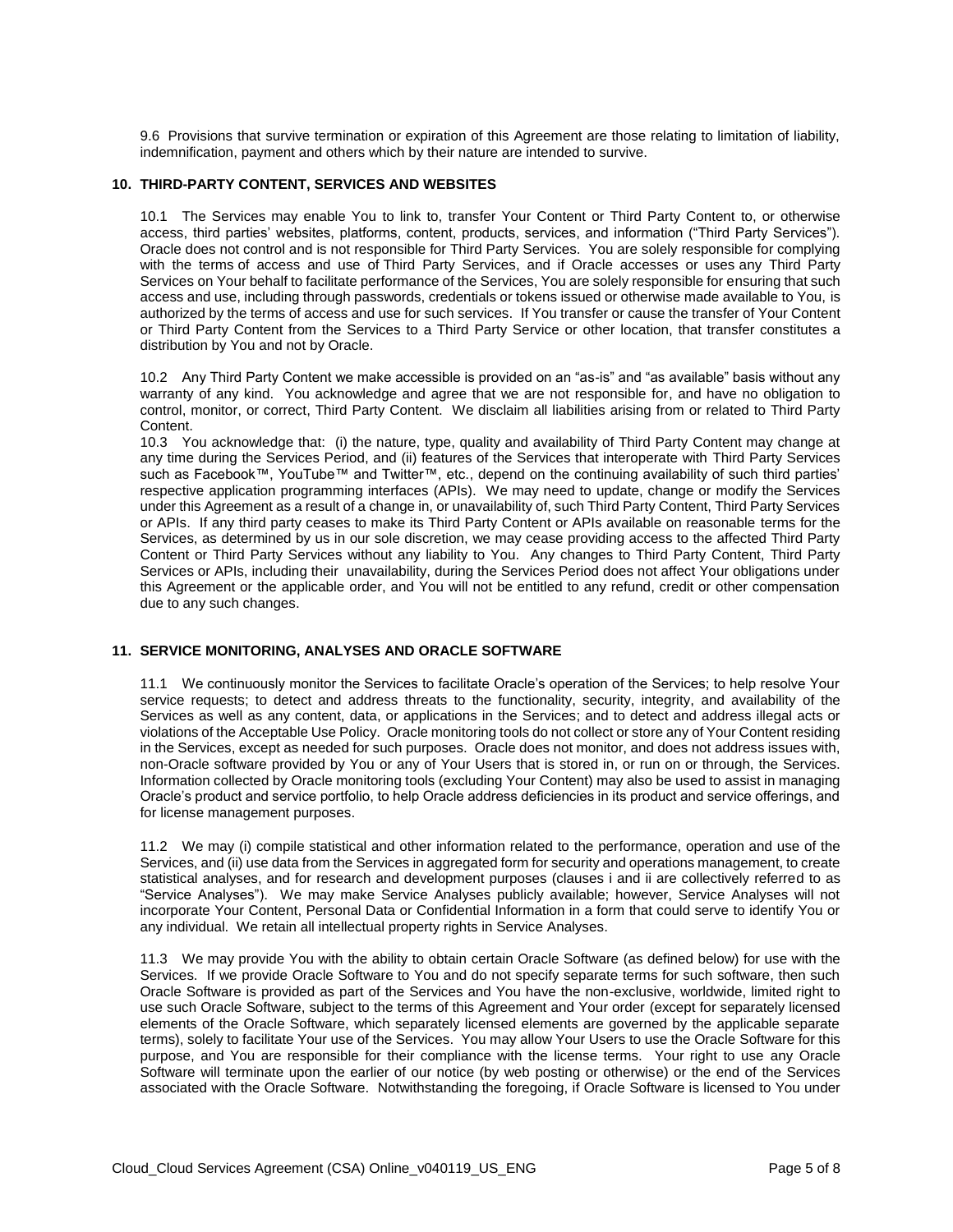separate terms, then Your use of such software is governed by the separate terms. Your right to use any part of the Oracle Software that is licensed under the separate terms is not restricted in any way by this Agreement.

#### **12. EXPORT**

12.1 Export laws and regulations of the United States and any other relevant local export laws and regulations apply to the Services. Such export laws govern use of the Services (including technical data) and any Services deliverables provided under this Agreement, and You and we each agree to comply with all such export laws and regulations (including "deemed export" and "deemed re-export" regulations). You agree that no data, information, software programs and/or materials resulting from the Services (or direct product thereof) will be exported, directly or indirectly, in violation of these laws, or will be used for any purpose prohibited by these laws including, without limitation, nuclear, chemical, or biological weapons proliferation, or development of missile technology.

12.2 You acknowledge that the Services are designed with capabilities for You and Your Users to access the Services without regard to geographic location and to transfer or otherwise move Your Content between the Services and other locations such as User workstations. You are solely responsible for the authorization and management of User accounts across geographic locations, as well as export control and geographic transfer of Your Content.

#### **13. FORCE MAJEURE**

Neither You nor we shall be responsible for failure or delay of performance if caused by: an act of war, hostility, or sabotage; act of God; pandemic; electrical, internet, or telecommunication outage that is not caused by the obligated party; government restrictions (including the denial or cancelation of any export, import or other license); or other event outside the reasonable control of the obligated party. Both You and we will use reasonable efforts to mitigate the effect of a force majeure event. If such event continues for more than 30 days, either of You or we may cancel unperformed Services and affected orders upon written notice. This Section does not excuse either party's obligation to take reasonable steps to follow its normal disaster recovery procedures or Your obligation to pay for the Services.

## **14. GOVERNING LAW AND JURISDICTION**

This Agreement is governed by the laws of the State of California and each party agrees to submit to the exclusive jurisdiction of, and venue in, the courts in San Francisco or Santa Clara counties in California in any dispute arising out of or relating to this Agreement. The Uniform Computer Information Transactions Act does not apply to this Agreement or to orders placed under it.

#### **15. NOTICE**

15.1 Any notice required under this Agreement shall be provided to the other party in writing. If You have a legal dispute with us or if You wish to provide a notice under the Indemnification Section of this Agreement, or if You become subject to insolvency or other similar legal proceedings, You will promptly send written notice to: Oracle America, Inc., 500 Oracle Parkway, Redwood Shores, CA 94065, Attention: General Counsel, Legal Department.

15.2 We may give notices applicable to our Services customers by means of a general notice on the Oracle portal for the Services, and notices specific to You by electronic mail to Your e-mail address on record in our account information or by written communication sent by first class mail or pre-paid post to Your address on record in our account information.

#### **16. ASSIGNMENT**

You may not assign this Agreement or give or transfer the Services, or any interest in the Services, to another individual or entity.

# **17. OTHER**

17.1 We are an independent contractor, and each party agrees that no partnership, joint venture, or agency relationship exists between the parties.

17.2 Our business partners and other third parties, including any third parties with which the Services have integrations or that are retained by You to provide consulting services, implementation services or applications that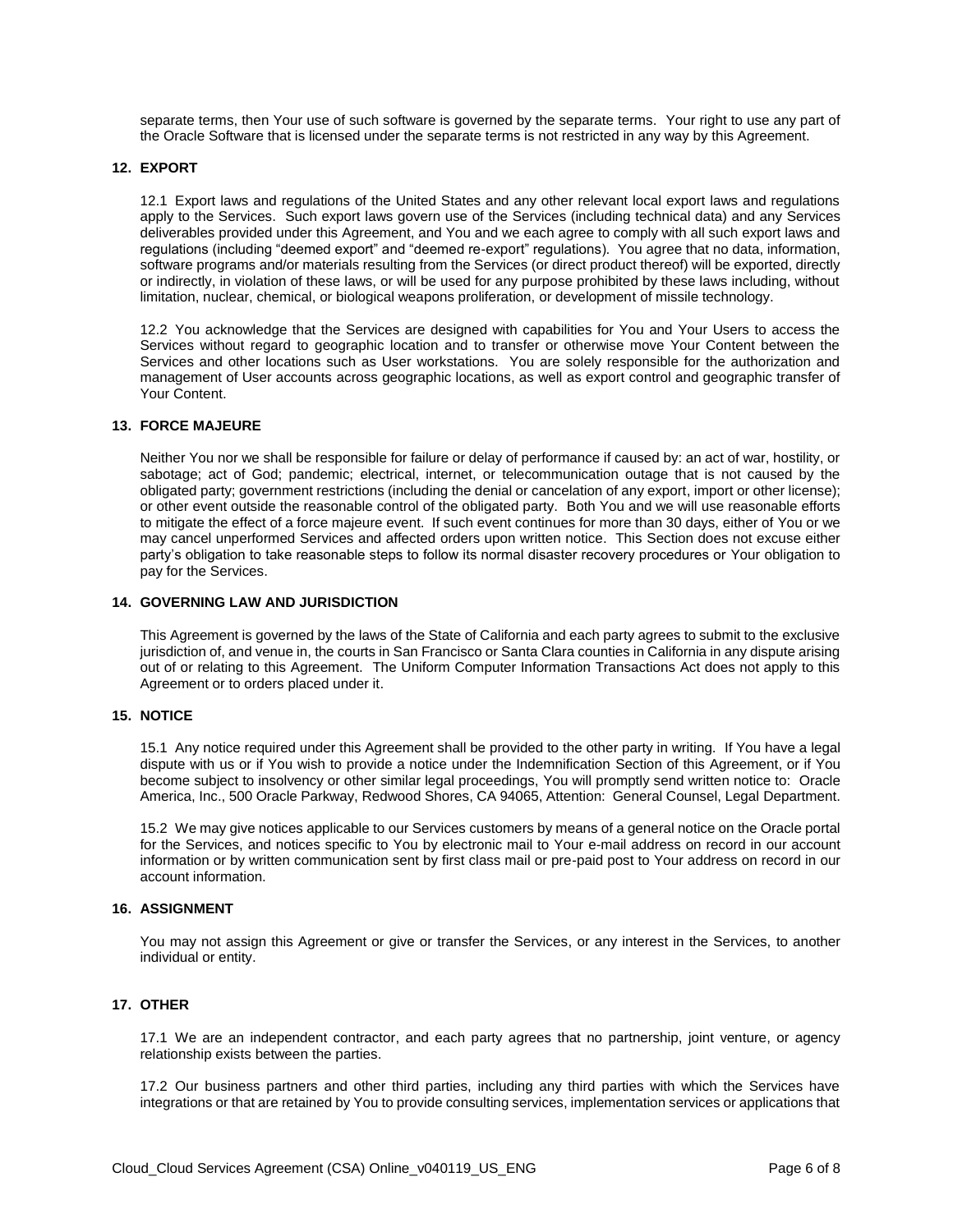interact with the Services, are independent of Oracle and are not Oracle's agents. We are not liable for, bound by, or responsible for any problems with the Services or Your Content arising due to any acts of any such business partner or third party, unless the business partner or third party is providing Services as our subcontractor on an engagement ordered under this Agreement and, if so, then only to the same extent as we would be responsible for our resources under this Agreement.

17.3 If any term of this Agreement is found to be invalid or unenforceable, the remaining provisions will remain effective and such term shall be replaced with another term consistent with the purpose and intent of this Agreement.

17.4 Except for actions for nonpayment or breach of Oracle's proprietary rights, no action, regardless of form, arising out of or relating to this Agreement may be brought by either party more than two years after the cause of action has accrued.

17.5 Prior to entering into an order governed by this Agreement, You are solely responsible for determining whether the Services meet Your technical, business or regulatory requirements. Oracle will cooperate with Your efforts to determine whether use of the standard Services are consistent with those requirements. Additional fees may apply to any additional work performed by Oracle or changes to the Services. You remain solely responsible for Your regulatory compliance in connection with Your use of the Services.

17.6 Upon forty-five (45) days written notice and no more than once every twelve (12) months, Oracle may audit Your use of the Cloud Services to ensure Your use of the Cloud Services is in compliance with the terms of the applicable order and this Agreement. Any such audit shall not unreasonably interfere with Your normal business operations.

You agree to cooperate with Oracle's audit and to provide reasonable assistance and access to information reasonably requested by Oracle.

The performance of the audit and non-public data obtained during the audit (including findings or reports that result from the audit) shall be subject to the provisions of section 4 (Nondisclosure) of this Agreement.

If the audit identifies non-compliance, You agree to remedy (which may include, without limitation, the payment of any fees for additional Cloud Services) such non-compliance within 30 days of written notification of that noncompliance. You agree that Oracle shall not be responsible for any of Your costs incurred in cooperating with the audit.

# **18. ENTIRE AGREEMENT**

18.1 You agree that this Agreement and the information which is incorporated into this Agreement by written reference (including reference to information contained in a URL or referenced policy), together with the applicable order, is the complete agreement for the Services ordered by You and supersedes all prior or contemporaneous agreements or representations, written or oral, regarding such Services.

18.2 It is expressly agreed that the terms of this Agreement and any Oracle order shall supersede the terms in any purchase order, procurement internet portal, or other similar non-Oracle document and no terms included in any such purchase order, portal, or other non-Oracle document shall apply to the Services ordered. In the event of any inconsistencies between the terms of an order and the Agreement, the order shall take precedence; however, unless expressly stated otherwise in an order, the terms of the Data Processing Agreement shall take precedence over any inconsistent terms in an order. This Agreement and orders hereunder may not be modified and the rights and restrictions may not be altered or waived except in a writing signed or accepted online by authorized representatives of You and of Oracle; however, Oracle may update the Service Specifications, including by posting updated documents on Oracle's websites. No third party beneficiary relationships are created by this Agreement.

#### **19. AGREEMENT DEFINITIONS**

19.1 **"Oracle Software"** means any software agent, application or tool that Oracle makes available to You for download specifically for purposes of facilitating Your access to, operation of, and/or use with, the Services.

19.2 **"Program Documentation"** refers to the user manuals, help windows, readme files for the Services and any Oracle Software. You may access the documentation online a[t http://oracle.com/contracts](http://oracle.com/contracts) or such other address specified by Oracle.